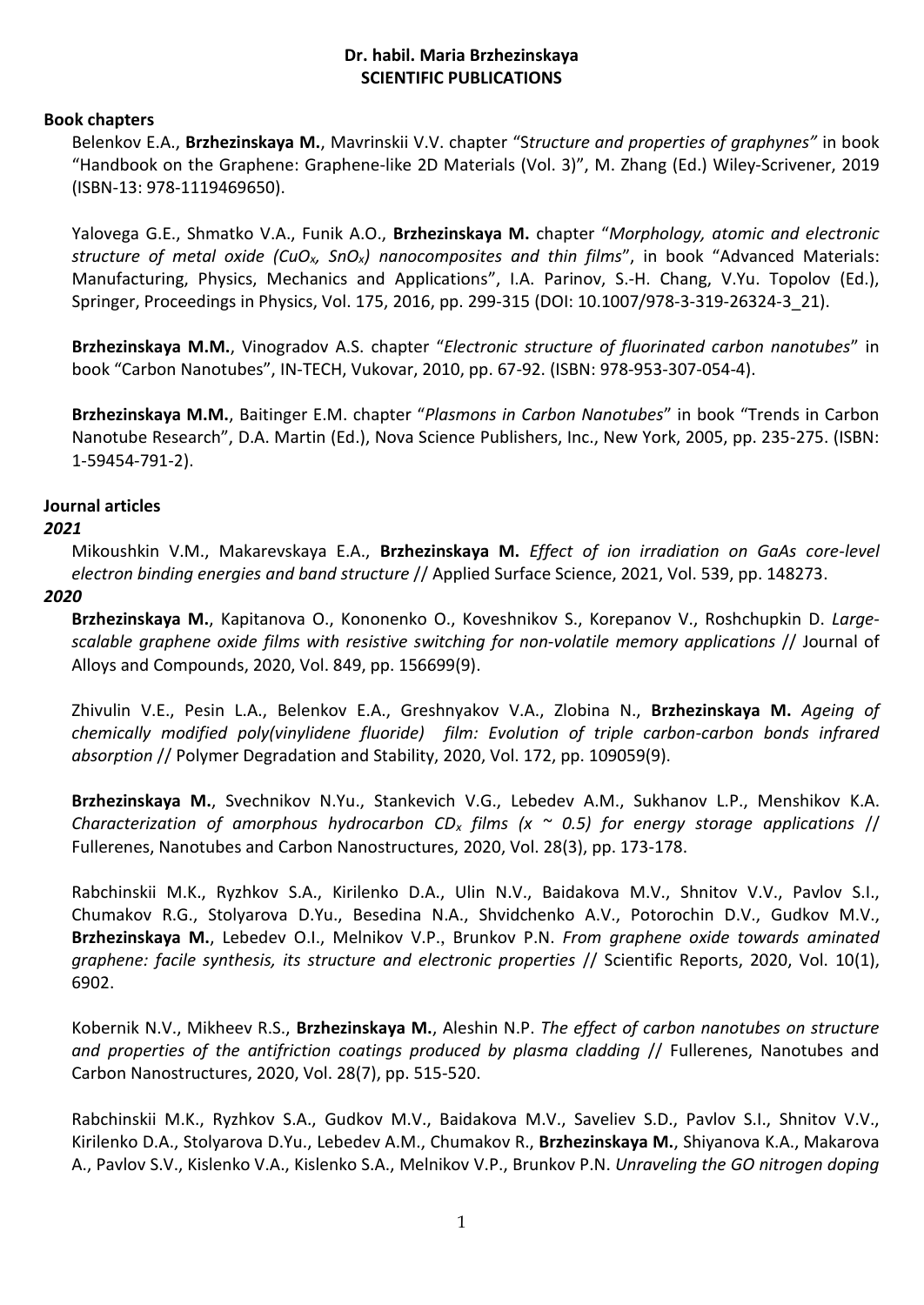*during the Hummers oxidation, conversion and effect of nitrogen species on the electrical conductivity after thermal annealing* // 2D Materials, 2020, Vol. 7(4), pp. 045001.

Katsikini M., Proiou E., Vouroutzis N., Pinakidou, F., Paloura E.C., Smirnov, D., **Brzhezinskaya M.**, Ves S. *Amorphous calcium carbonate: a precursor to a crystalline phase or a structural component of the Calappa granulata (exoskeleton)* // Journal of Structural Biology, 2020, Vol. 211, pp. 107557(9).

Mikoushkin V.M., Makarevskaya E.A., Solonitsyna A.P., **Brzhezinskaya M.** *The diagram of p-n junction formed on the n-GaAs-surface by 1.5 keV Ar<sup>+</sup> ion beam* // Semiconductors, 2020, Vol. 54(12), pp. 1702- 1705.

## *2019*

**Brzhezinskaya M.**, Belenkov E.A., Greshnyakov V.A., Yalovega G.E., Bashkin I.O. *New aspects in the study of carbon-hydrogen interaction in hydrogenated carbon nanotubes for energy storage applications* // Journal of Alloys and Compounds, 2019, Vol. 792, pp. 713-720.

Belenkov E.A., Mavrinskii V.V., Greshnyakov V.A., **Brzhezinskaya M.M.** *Structure and electronic properties of graphyne polymorphs formed from 4-8 graphene* // IOP Conference Series: Materials Science and Engineering, 2019, Vol. 537, pp. 022070(5).

Belenkov E.A., Greshnyakov V.A., **Brzhezinskaya M.** *Theoretical investigation of phase transitions of graphite and cubic 3C diamond into hexagonal 2H diamond under high pressures* // Physica Status Solidi B, 2019, Vol. 256(7), pp. 1800575.

# *2018*

Kidalov S.V., Shnitov V.V., Baidakova M.V., **Brzhezinskaya M.**, Dideikin A.T., Shestakov M.S., Smirnov D.A., Serenkov I.T., Sakharov V.I., Sokolov V.V., Tatarnikov T.I., Vul A.Ya. *Chemical composition of surface and structure of defects in diamond single crystals produced from detonation nanodiamonds* // Nanosystems: Physics, Chemistry, Mathematics, 2018, Vol. 9(1), pp. 21-24.

Guttmann P., Werner S., Siewert F., Sokolov A., Schmidt J.-S., Mast M., **Brzhezinskaya M.**, Jung C., Follath R., Schneider G. *The New HZB X-Ray Microscopy Beamline U41-PGM1-XM at BESSY II* // Microscopy and Microanalysis, 2018, Vol. 24(S2), pp. 206-207.

# *2017*

Braig Ch., Loechel H., Rehanek J., Firsov A., **Brzhezinskaya M.**, Erko A. *A reflection zone plate concept for resonant inelastic x-ray spectrometry* // Applied Optics, 2017, Vol. 56(3), pp. 515-520.

Belenkov E.A., **Brzhezinskaya M.M.**, Greshnyakov V.A. *Crystalline structure and properties of diamond-like materials* // Nanosystems: Physics, Chemistry, Mathematics, 2017, Vol. 8(1), pp. 127-136.

Dideikin A.T., Aleksenskii A.E., Baidakova M.V., Brunkov P.N., **Brzhezinskaya M.**, Davydov V.Yu., Levitskii V.S., Kidalov S.V., Kukushkina Yu.A., Kirilenko D.A., Shnitov V.V., Shvidchenko A.V., Senkovskiy B., Shestakov M.S., Vul A.Ya. *Rehybridization of carbon on facets of detonation diamond nanocrystals and forming hydrosols of individual particles* // Carbon, 2017, Vol. 122, pp. 737-745.

Shmatko V., Leontyeva D., Nevzorova N., Smirnova N., **Brzhezinskaya M.**, Yalovega G. *Interaction between NiO<sup>x</sup> and MWNT in NiOx/MWNTs composite: XANES and XPS study* // Journal of Electron Spectroscopy and Related Phenomena, 2017, Vol. 220, pp. 76-80.

Lebedev A., Sukhanov L., **Brzhezinskaya M.**, Menshikov K., Svechnikov N., Chumakov R., Stankevich V. *On the* i*nteraction of self-assembled C60F<sup>18</sup> polar molecules with the Ni(100) surface* // Journal of Surface Investigation X-ray Synchrotron and Neutron Techniques, 2017, Vol. 11(4), pp. 814-822.

#### *2016*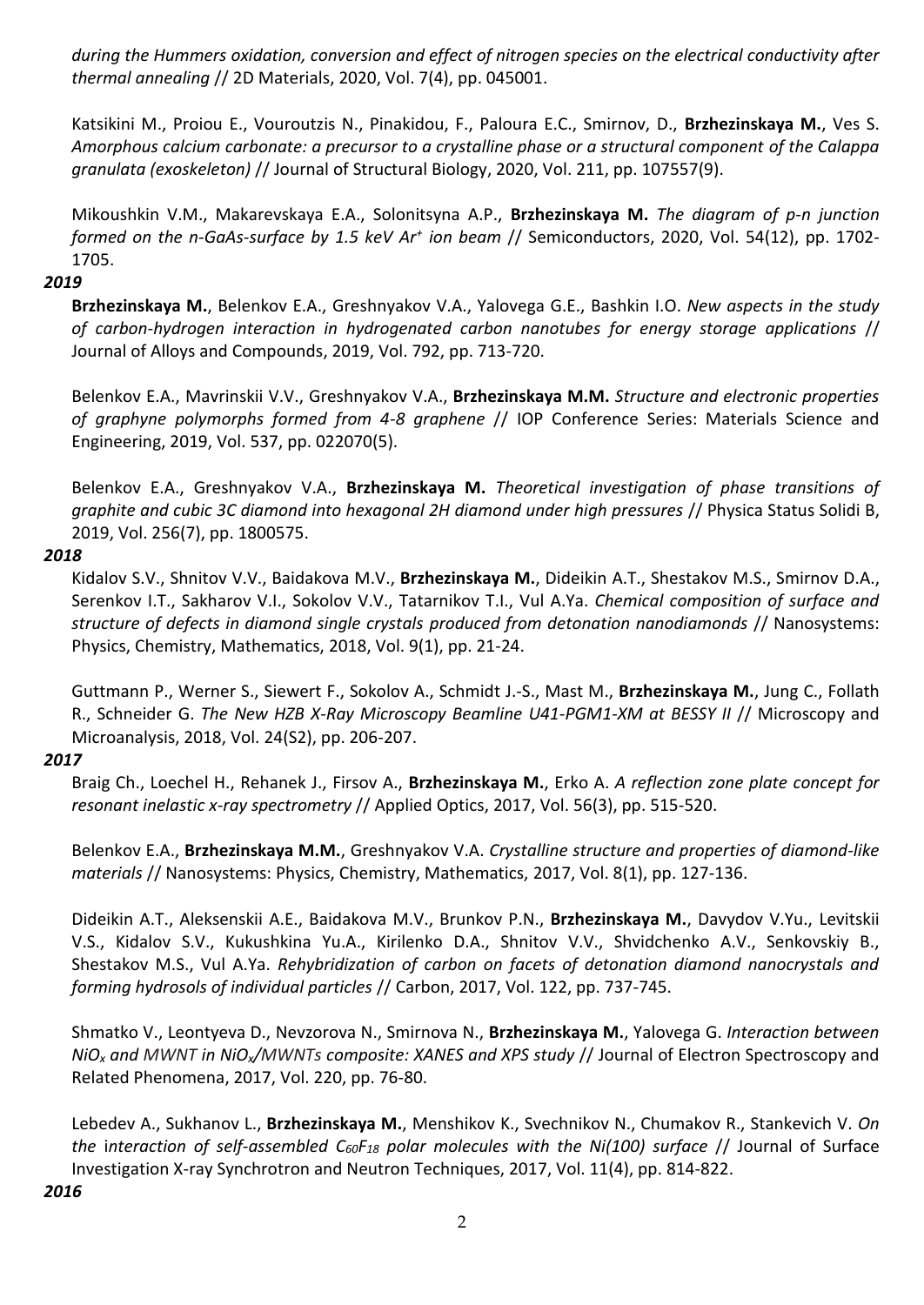**Brzhezinskaya M.**, Irzhak A., Irzhak D., Kang T.W., Kononenko O., Matveev V., Panin G., Roshchupkin D. *Direct growth of graphene film on piezoelectric La3Ga5.5Ta0.5O<sup>14</sup> crystal* // Physica Status Solidi (Rapid Research Letters), 2016, Vol. 10(8), pp. 639-644.

Braig Ch., Loechel H., Firsov A., **Brzhezinskaya M.**, Hafner A., Rehanek J., Wojcik M., Macrander A., Assoufid L., Erko A. *Hard X-ray spectroscopy and imaging by a reflection zone plate in the presence of astigmatism* // Optics Letters, 2016, Vol. 41, Issue 1, pp. 29-32.

Eliseev A.A., Verbitsky N.I., Volykhov A.A., Fedorov A.V., Vilkov O.Y., Verbitsky I.I., **Brzhezinskaya M.M.**, Kiselev N.A., Yashina L.V. *The impact of dimensionality and stoichiometry of CuBr on its coupling to sp<sup>2</sup> carbon* // Carbon, 2016, Vol. 99, pp. 619-623.

Yalovega G., Myasoedova T., Shmatko V., **Brzhezinskaya M.**, Popov Yu. *Influence of Cu/Sn mixture on the shape and structure of crystallites in copper-containing films: morphological and X-ray spectroscopy studies* // Applied Surface Science, 2016, Vol. 372, pp. 93-99.

Asanova T.I., Asanov I.P., Tur V.A., Gerasimov E. Yu., **Brzhezinskaya M.M.** *PtPd-nanoparticles supported by new carbon materials* // Journal of Structural Chemistry, 2016, Vol. 57(7), pp. 1398-1406.

Zougrou I.M., Katsikini M., **Brzhezinskaya M.**, Pinakidou F., Papadopoulou L., Tsoukala E., Paloura E.C. *Ca L2,3-edge XANES and Sr K-edge EXAFS study of hydroxyapatite and fossil bone apatite* // The Science of Nature, 2016, Vol. 103(7-8), pp. 60(12).

Zougrou I.M., Katsikini M., **Brzhezinskaya M.**, Pinakidou F., Papadopoulou L., Tsoukala E., Paloura E.C. *Characterization of fossil remains using XRF, XPS and XAFS spectroscopies* // Journal of Physics: Conference Series, 2016, Vol. 712, pp. 012090(4).

Yalovega G., Funik A., Myasoedova T., **Brzhezinskaya M.** *Copper-oxide metalorganic nanocomposite: morphological and X-ray spectroscopy studies* // Journal of Physics: Conference Series, 2016, Vol. 712, pp. 012055(4).

Myasoedova T.N., Shishlyanikova E.N., Moiseeva T.A., **Brzhezinskaya M.** *Preparation and electrochemical characterization of PANI/PVA and PANI/Zr/PVA composites for supercapacitor application* // Advanced Materials Letters, 2016, Vol. 7(6), pp. 441-444.

Yalovega G., Funik A., Myasoedova T., Plugotarenko N., **Brzhezinskaya M.**, Bahmatskaya A. *Mechanism of formation copper-containing fractal-like crystallites in metal-organic thin films: shape simulation and XANES analysis* // Physica Status Solidi B, 2016, Vol. 253, Issue 11, pp. 2217-2224.

Kroll Th., Kern J., Kubin M., Ratner D., Gul S., Fuller F., Löchel H., Krzywinski J., Lutman A., Ding Y., Dakovski G.L., Moeller S., Turner J.J., Alonso-Mori R., Nordlund D., Rehanek J., Weniger C., Firsov A., **Brzhezinskaya M.**, Chatterjee R., Lassalle-Kaiser B., Sierra R.G., Lakshmono H., Hill E., Borovik A., Erko A., Föhlisch A., Mitzner R., Yachandra V.K., Yano J., Wernet P., Bergmann U. *X-ray absorption spectroscopy using a selfseeded soft X-ray Free-Electron Laser* // Optics Express, 2016, Vol. 24, Issue 20, pp. 22469-22480.

### *2015*

Loechel H., Braig Ch., **Brzhezinskaya M.**, Siewert F., Baumgärtel P., Firsov A., Erko A. *Femtosecond highresolution hard X-ray spectroscopy using reflection zone plates* // Optics Express, 2015, Vol. 23, Issue 7, pp. 8788-8799.

Bon V., Klein N., Senkovska I., Heerwig A., Getzschmann J., Wallacher D., Zizak I., **Brzhezinskaya M.**, Mueller U., Kaskel S. *Insights into the "gate opening" mechanism and giant cell expansion of a flexible*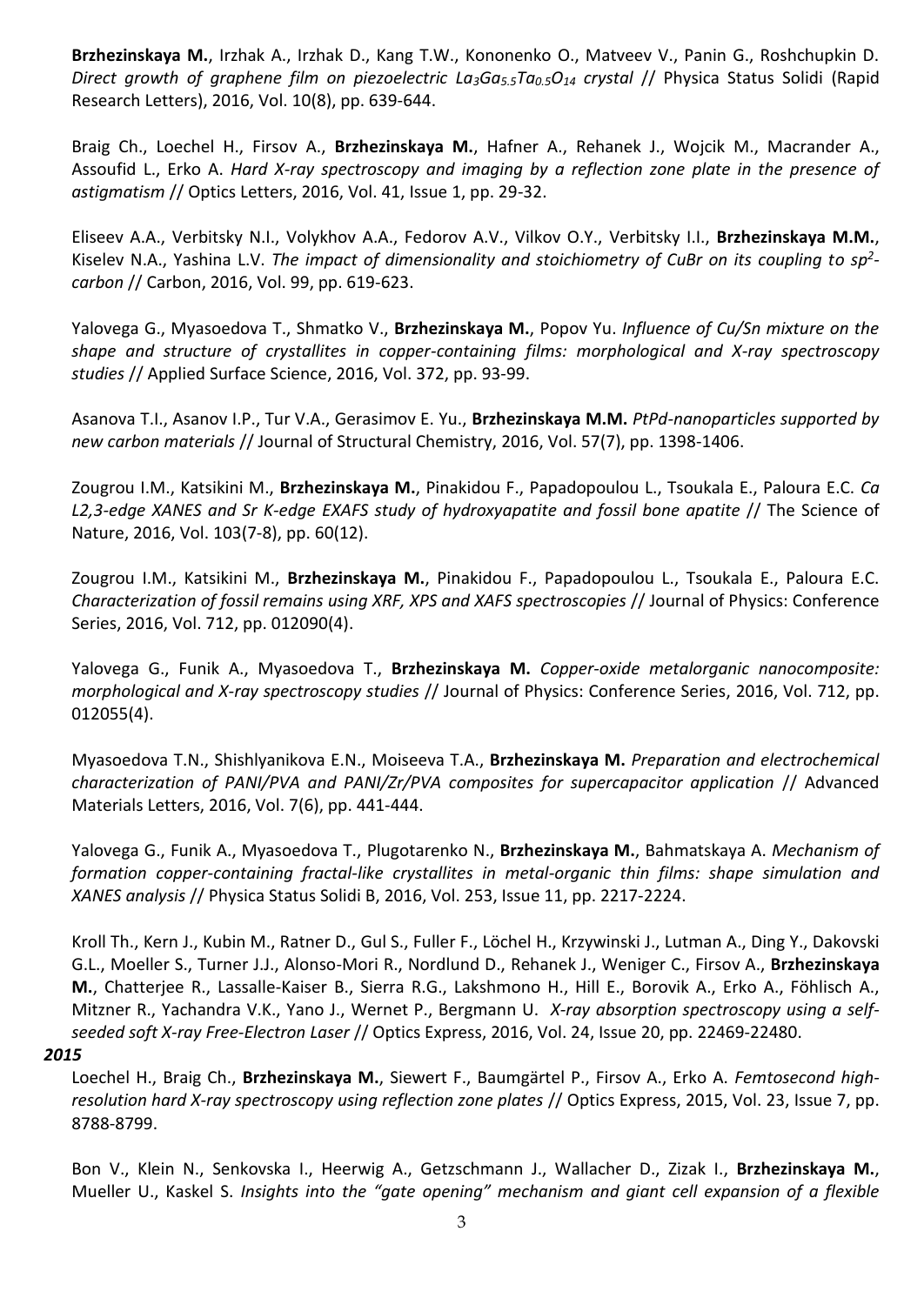*metal-organic framework DUT-8 gained from parallelized absorption/X-ray diffraction and EXAFS experiments* // Physical Chemistry Chemical Physics, 2015, Vol. 17, pp. 17471-17479.

Shmatko V., Yalovega G., Myasoedova T., **Brzhezinskaya M.**, Shtechin I., Petrov V. *Influence of the surface morphology and structure on the gas-sorption properties of SiO2CuOx nanocomposite materials: X-ray spectroscopy investigations* // Physics of the Solid State, 2015, Vol. 57, N 2, pp. 399-406.

Myasoedova T., Petrov V., Plugotarenko N., Sergeenko D., Yalovega G., **Brzhezinskaya M.**, Shishlyanikova E. *SiO2ZrO2 Thin Films as Low Temperature NO<sup>2</sup> and O<sup>3</sup> Sensors* // Advanced Materials Research, 2015, Vol. 1088, pp. 81-85.

#### *2014*

**Brzhezinskaya M.M.**, Morilova V.M., Baitinger E.M., Evsyukov S.E., Pesin L.A. *Study of poly(vinylidene fluoride) radiative modification using core level spectroscopy* // Polymer Degradation and Stability, 2014, Vol. 99, pp. 176-179.

**Brzhezinskaya M.**, Yalovega G., Shmatko V., Krestinin A., Bashkin I., Bogoslavskaja E. *Electronic Structure of Hydrogenated Carbon Nanotubes Studied by Core Level Spectroscopy* // Journal of Electron Spectroscopy and Related Phenomena, 2014, Vol. 196, pp. 99-103.

Belenkov E.A., **Brzhezinskaya M.M.**, Greshnyakov V.A. *Novel carbon diamond-like phases LA5, LA7 and LA8* // Diamond and Related Materials, 2014, Vol. 50, pp. 9-14.

Metje J., Borgwardt M., Moguilevski A., Kothe A., Engel N., Wilke M., Al-Obaidi R., Tolksdorf D., Firsov A., **Brzhezinskaya M.**, Erko A., Kiyan I.Yu., Aziz E.F. *Monochromatization of femtosecond XUV light pulses with the use of reflection zone plates* // Optics Express, 2014, Vol. 22, Issue 9, pp. 10747-10760.

Braig Ch., Mitzner R., Quevedo W., Loukas P., Kubin M., Weniger C., Firsov A., Rehanek J., **Brzhezinskaya M.**, Wernet Ph., Föhlisch, Erko A. *Design and optimization of a parallel spectrometer for ultra-fast X-ray science* // Optics Express, 2014, Vol. 22, Issue 10, pp. 12583-12602.

Holldack K., Bahrdt J., Balzer A., Bovensiepen U., **Brzhezinskaya M.**, Erko A., Eschenlohr A., Follath R., Firsov A., Frentrup W., Le Guyadera L., Kachel T., Kuske P., Mitzner R., Müller R., Pontius N., Quasta T., Radu I., Schmidt J., Schüßler-Langeheined C., Sperling M., Stamm C., Trabant C., Foehlisch A. *FemtoSpeX - A versatile optical pump - soft x-ray probe facility with 100 fs x-ray pulses of variable polarization* // Journal of Synchrotron Radiation, 2014, Vol. 21, Issue 5, pp. 1090-1104.

Myasoedova T., Yalovega G., Plugotarenko N., **Brzhezinskaya M.**, Petrov V., Moiseeva T., Shmatko V. *CuO<sup>X</sup> Films for NO<sup>2</sup> Detection: Microstructural Characterization* // Applied Mechanics and Materials, 2014, Vol. 481, pp. 133-136.

### *2013*

**Brzhezinskaya M.**, Firsov A., Holldack K., Kachel T., Mitzner R., Pontius N., Schmidt J., Sperling M., Stamm C., Foehlisch A., Erko A. *A novel monochromator for experiments with ultrashort x-ray pulses* // Journal of Synchrotron Radiation, 2013, Vol. 20, pp. 522-530.

Mitzner R., Rehanek J., Kern J., Gul S., Hattne J., Taguchi T., Alonso-Mori R., Tran R., Weniger C., Schröder H., Quevedo W., Laksmono H., Sierra R.G., Han G., Lassalle-Kaiser B., Koroidov S., Kubicek K., Schreck S., Kunnus K., **Brzhezinskaya M.**, Firsov A., Minitti M.P., Turner J.J., Moeller S., Sauter N.K., Bogan M.J., Nordlund D., Schlotter W.F., Messinger J., Borovik A., Techert S., de Groot F.M.F., Föhlisch A., Erko A., Bergmann U., Yachandra V.K., Wernet P., Yano J. *L-edge X-ray Absorption Spectroscopy of Dilute Systems Relevant to Metalloproteins Using a X-ray Free Electron Laser* // Journal of Physical Chemistry Letters, 2013, Vol. 4, pp. 3641-3647.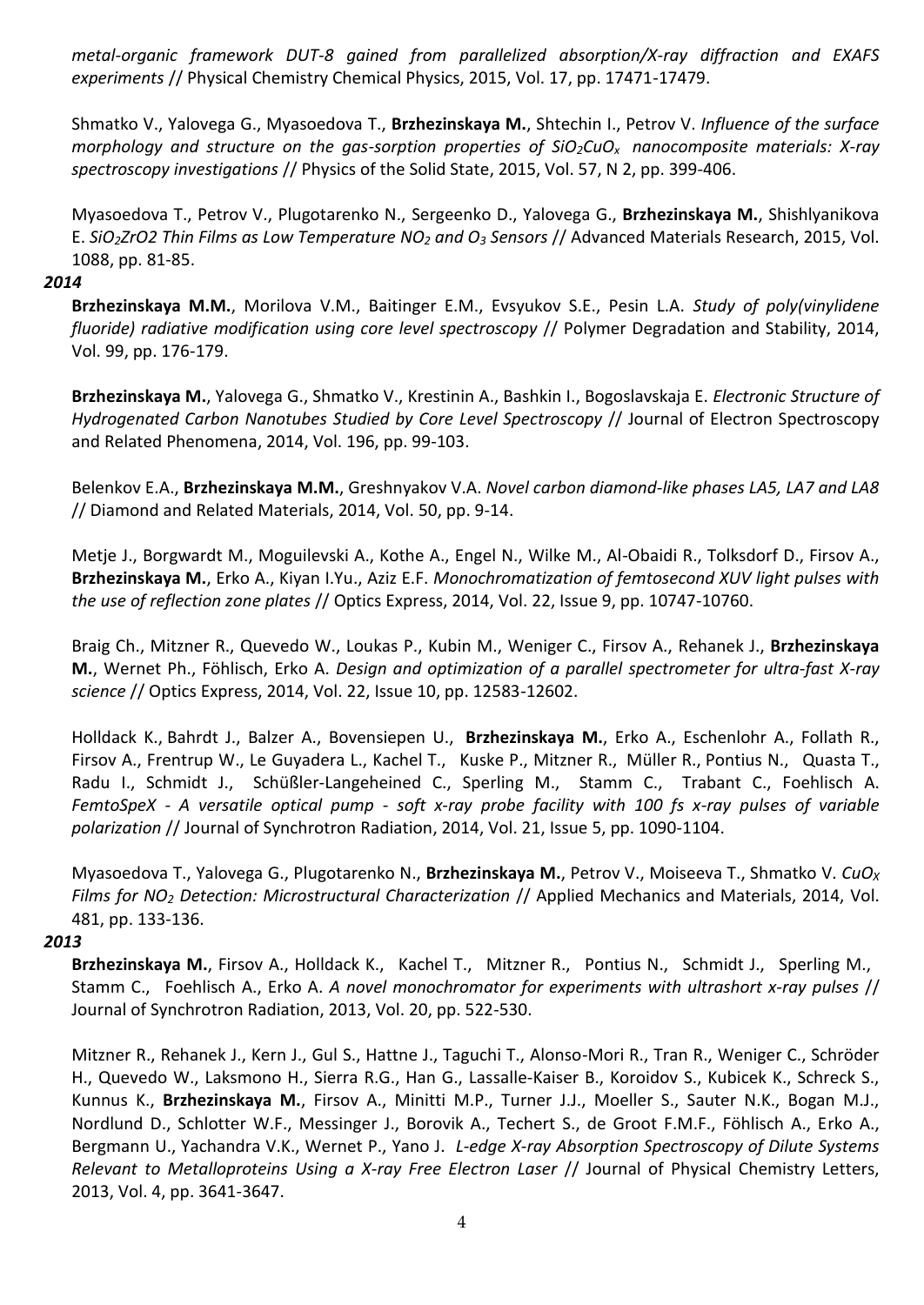**Brzhezinskaya M.M.**, Baitinger E.M., Belenkov E.A., Svirskaya L.M. *Defect electron states in carbon nanotubes and graphite from the NEXAFS spectroscopy data* // Physics of the Solid State, 2013, Vol. 55, N 4, pp. 779-783.

Simonov K.A., Vinogradov A.S., **Brzhezinskaya M.M.**, Preobrajenski A.B., Generalov A.V., Klyushin A.Yu. *Features of metal atom 2p excitations and electronic structure of 3d-metal phtalocyanines studied by x-ray absorption and resonant photoemission* // Applied Surface Science, 2013, Vol. 267, pp. 132-135.

Firsov A., **Brzhezinskaya M.**, Firsov A., Svintsov A., Erko A. *Dedicated software for diffractive optics design and simulation* // Journal of Physics: Conference Series, 2013, Vol. 425, pp. 162004(4).

Loechel H., **Brzhezinskaya M.**, Firsov A., Rehanek J., Erko A. *Reflection zone plates for 2D-focusing and spectroscopy of hard x-rays* // Journal of Physics: Conference Series, 2013, Vol. 425, pp. 052025(4).

Firsov A., Erko A., Senf F., Rehanek J., **Brzhezinskaya M.**, Mitzner R., Wernet Ph., Föhlisch A. *Novel wavelength-dispersive X-ray fluorescence spectrometer* // Journal of Physics: Conference Series, 2013, Vol. 425, pp. 152013(4).

**Brzhezinskaya M.**, Yalovega G., Shmatko V., Klyushin A., Bogoslavskaya E., Krestinin A., Bashkin I. *Hydrogenated carbon nanotubes: X-ray absorption spectroscopy and ab initio simulation analysis* // Journal of Physics: Conference Series, 2013, Vol. 430, pp. 012025(4).

**Brzhezinskaya M.**, Generalov A., Vinogradov A., Eliseev A. *Characterization of CuHal-intercalated carbon nanotubes with x-ray absorption spectroscopy combined with x-ray photoelectron and resonant photoemission spectroscopies* // Journal of Physics: Conference Series, 2013, Vol. 430, pp. 012133(4).

Lebedev A.M., Menshikov K.A., Svechnikov N.Yu., Sukhanov L.P., Chumakov R.G., **Brzhezinskaya M.M.**, Stankevich V.G. *Investigating the fine structure of near-edge X-ray absorption in the molecular spectra of C60F<sup>18</sup> adsorbed on a single nickel crystal* // Bulletin of the Russian Academy of Sciences: Physics, 2013, Vol. 77, N 9, pp. 1131-1136.

### *2012*

**Brzhezinskaya M.M.**, Pesin L.A., Morilova V.M., Baitinger E.M. *Manifestation of Auger processes in C1s satellite spectra of single-walled carbon nanotubes* // Physics of the Solid State, 2012, Vol. 54, N 9, pp. 1930-1934.

Baitinger E.M., **Brzhezinskaya M.M.**, Voinkova I.V., Vekesser N.A., Kovalev I.N., Viktorov V.V. *F1s core level spectra of fluorinated multiwalled carbon nanotubes* // Inorganic Materials, 2012, Vol. 48, N 8, pp. 803- 807.

Baitinger E.M., Belenkov E.A., **Brzhezinskaya M.M.**, Greshnyakov V.A. *[Specific features of the structure of](http://www.springerlink.com/content/712492u6v2428t27/)  [detonation nanodiamonds from results of electron microscopy investigations](http://www.springerlink.com/content/712492u6v2428t27/)* // Physics of the Solid State, 2012, Vol. 54, N 8, pp. 1715-1722.

Lebedev A.M., Sukhanov L.P., **Brzhezinskaya M.M.**, Menshikov K.A., Svechnikov N.Yu., Chumakov R.G., Stankevich V.G. *Experimental observation of C60F<sup>18</sup> molecules orientation onto nickel single crystal (100) surface* // Journal of Surface Investigation. X-ray, Synchrotron and Neutron Techniques, 2012, Vol. 6, N 5, pp. 833-839.

Eliseev A.A., Yashina L.V., Verbitsky N.I., **Brzhezinskaya M.M.**, Kharlamova M.V., Chernysheva M.V., Lukashin A.V., Kiselev N.A., Kumskov A.S., Freitag B., Generalov A.V., Vinogradov A.S., Zubavichus Y.,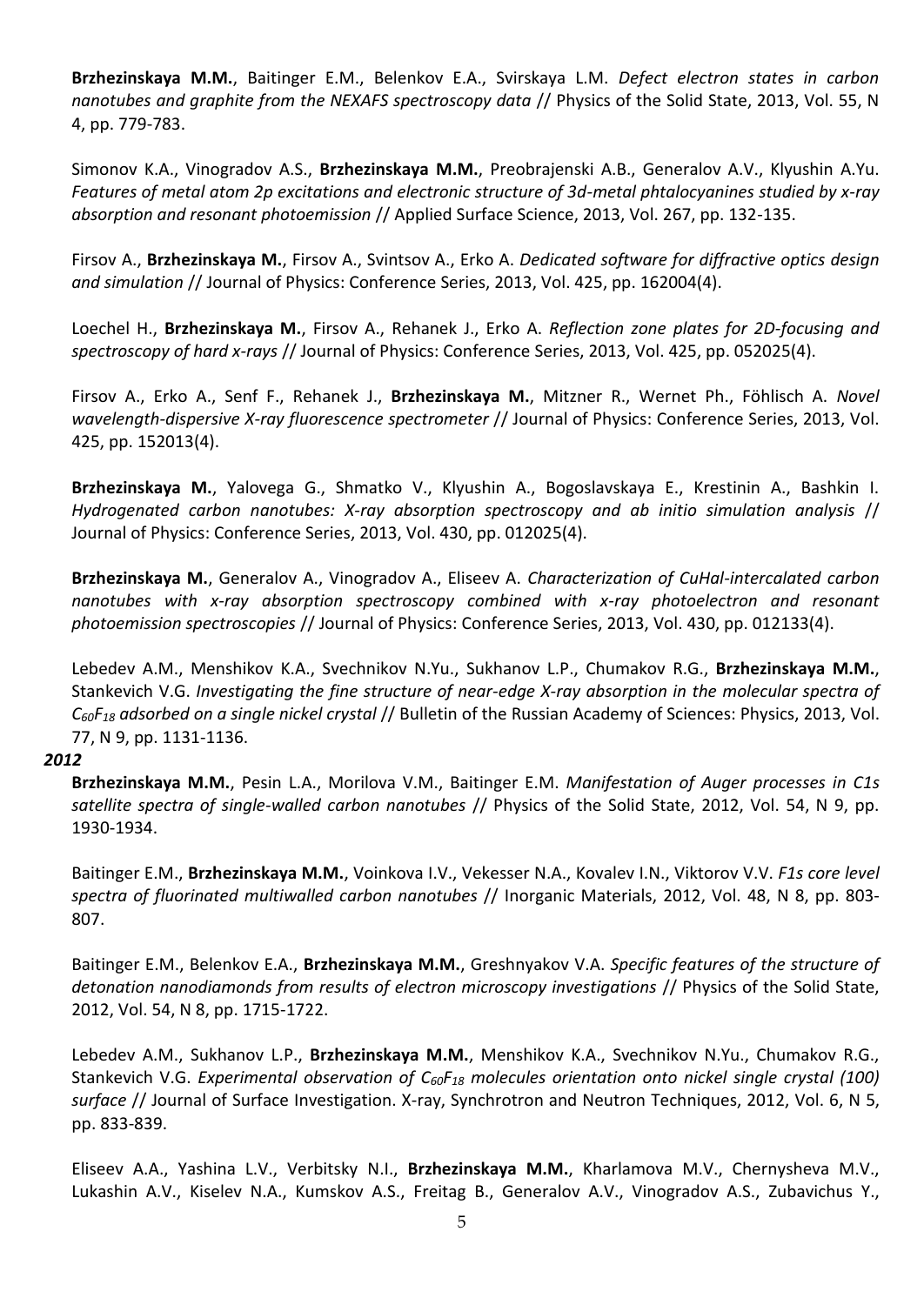Kleimenov E., Nachtegaal M. *Interaction between single walled carbon nanotube and 1D crystal in CuX@SWNT (X=Cl, Br, I) nanocomposites* // Carbon, 2012, Vol. 50, pp. 4021-4039.

Kharlamova M.V., Yashina L.V., Volykhov A.A., Niu J.J., Neudachina V.S., **Brzhezinskaya M.M.**, Zyubina T.S., Belogorokhov A.I., Eliseev A.A. *Acceptor doping of single-walled carbon nanotubes by encapsulation of zinc halogenides* // Eur. Phys. J. B, 2012, Vol. 85, N 1, p. 34 (8 pages).

Kharlamova M.V., Yashina L.V., Eliseev A.A., Volykhov A.A., Neudachina V.S., **Brzhezinskaya M.M.**, Zyubina T.S., Lukashin A.V., Tretyakov Yu.D. *Single-walled carbon nanotubes filled with nickel halogenides: atomic structure and doping effect* // Physica Status Solidi B, 2012, Vol. 249, N 12, pp. 2328-2332.

Mikoushkin V.M., Bryzgalov V.V, Nikonov S.Yu., Solonitsina A.P., **Brzhezinskaya M.M.** *Formation of GaAsN/GaN cluster nanostructures on the surface of GaAs by the implantation of low-energy nitrogen ions* // Journal of Surface Investigation. X-ray, Synchrotron and Neutron Techniques, 2012, Vol. 6, N 6, pp. 971- 974.

# *2011*

Generalov A.V., **Brzhezinskaya M.M.,** Vinogradov A.S., Puettner R., Chernysheva M., Eliseev A., Kiselev N., Lukashin A., Tretyakov Yu. *X-ray absorption study of electronic structure of CuI@SWCNT nanocomposite* // Physics of the Solid State, 2011, Vol. 53, N 3, pp. 598-607.

Yashina L.V., Zyubin A.S., Püttner R., Zyubina T.S., Shtanov V.I., Neudachina V.S., Stojanov P., Riley J., Dedyulin S.N., **Brzhezinskaya M.M.** *The Oxidation of PbS(001) surface with O<sup>2</sup> and air studied with photoelectron spectroscopy and ab initio modelling* // Surface Science, 2011, Vol. 605, N 5-6, pp. 473-482.

# *2010*

Ivanco J., Toader T., Firsov A., **Brzhezinskaya M.**, Sperling M., Braun W., Zahn D.R.T. *Indium on copper phthalocyanine thin film: not a reactive system* // Phys. Rev. B, 2010, Vol. 81, p. 115325 (8 pages).

**Brzhezinskaya M.M.**, Vinogradov A.S., Krestinin A.V., Zvereva G.I., Kharitonov A.P., Kulakova I.I. *Comparative X-ray absorption investigation of fluorinated single-walled carbon nanotubes* // Physics of the Solid State, 2010, Vol. 52, N 4, pp. 876-883.

Eliseev A.A., Yashina L.V., **Brzhezinskaya M.M.**, Vinogradov A.S., Lukashin A.V., Tretyakov Yu.D., Kiselev N.A., Krestinin A.V., Hutchison J.L. *Structure and electronic properties of AgX@SWNT (X=Cl, Br, I)* // Carbon, 2010, Vol. 48, pp. 2708-2721.

**Brzhezinskaya M.M.**, Krestinin A.V., Zvereva G.I., Kharitonov A.P., Vinogradov A.S. *Electronic structure of fluorinated single-walled carbon nanotubes studied by X-ray absorption and photoelectron spectroscopy* // Fullerenes, Nanotubes and Carbon Nanostructures, 2010, Vol. 18, N 4-6, pp. 590-594.

Klyushin A.Yu., **Brzhezinskaya M.M.**, Generalov A.V., Püttner R., Vinogradov A.S. *Features of resonant F KLL Auger spectra from fluorinated multi-walled carbon nanotubes* // Fullerenes, Nanotubes and Carbon Nanostructures, 2010, Vol. 18, N 4-6, pp. 600-604.

Generalov A.V., **Brzhezinskaya M.M.,** Puettner R., Vinogradov A., Chernysheva M., Eliseev A., Kiselev N., Lukashin A., Tretyakov Yu. Electronic structure *of CuI@SWCNT nanocomposite studied by X-ray absorption spectroscopy* // Fullerenes, Nanotubes and Carbon Nanostructures, 2010, Vol. 18, N 4-6, pp. 574-578.

Usachov D., **Brzhezinskaya M.**, Shikin A.M., Adamchuk V.K. *Electronic structure of pentacene on Ni(110): comparison with graphene* // Fullerenes, Nanotubes and Carbon Nanostructures, 2010, Vol. 18, N 4-6, pp. 487-492.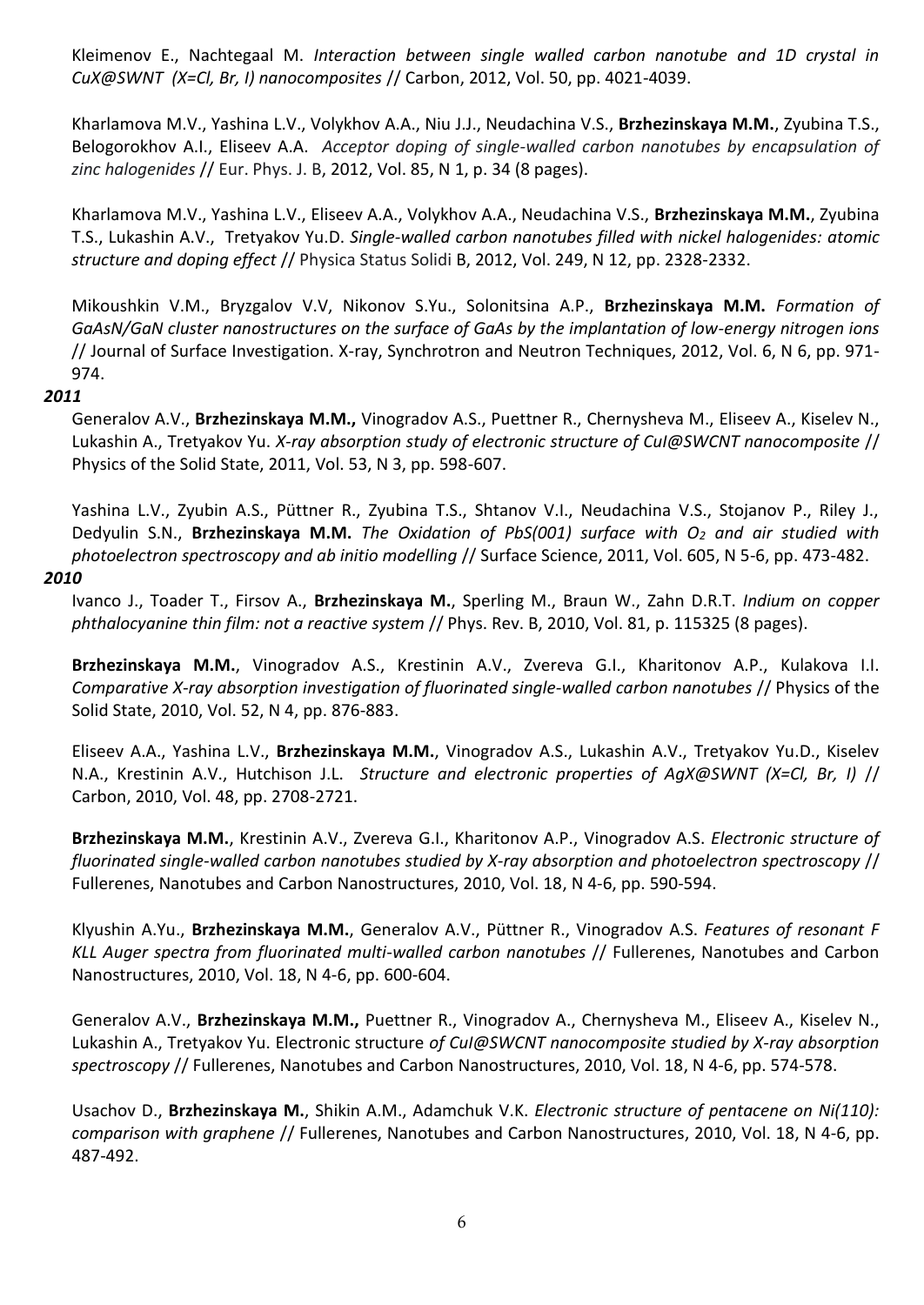Nazin V.G., Mikheeva M.N., Lev L.L., Rogalov V.A., Molodtsov S.L., **Brzhezinskaya M.M.** *Study of electronic structure of quasicrystal Ti-Zr-Ni* // Journal of Surface Investigation. X-ray, Synchrotron and Neutron Techniques, 2010, Vol. 4, N 6, pp. 935-940.

## *2009*

**Brzhezinskaya M.M.,** Muradyan V.E., Vinogradov N.A., Preobrajenski A.B., Gudat W., Vinogradov A.S. *Electronic structure of fluorinated multi-walled carbon nanotubes* // Physical Review B, 2009, Vol. 79, p. 155439 (12 pages).

**Brzhezinskaya M.M.**, Vinogradov N.A., Zimina A., Muradyan V.E., Shul'ga Yu.M., Vinogradov A.S. *Characterization of fluorinated multiwalled carbon nanotubes with X-ray absorption, photoelectron and emission spectroscopies* // Applied Physics A, 2009, Vol. 94, pp. 445-448.

**Brzhezinskaya M.**, Yalovega G., Shmatko V., Krestinin A., Vinogradov A.S. *Fluorinated single-walled carbon nanotubes: X-ray absorption and DFT analysis* // Journal of Physics: Conference Series, 2009, Vol. 190, p. 012135.

Molodtsov S.L., Fedoseenko S.I., Vyalikh D.V., Iossifov I.E., Follath R., Gorovikov S.A., **Brzhezinskaya M.M.**, Dedkov Yu.S., Puettner R., Schmidt J.-S., Adamchuk V.K., Gudat W., Kaindl G. *High-resolution Russian-German beamline at BESSY* // Applied Physics A, 2009, Vol. 94, pp. 501-505.

Sokolov A., Filatova E., Afanas'ev V., Taracheva E., **Brzhezinskaya M.,** Ovchinnikov A. *Interface analysis of HfO<sup>2</sup> films on (100)Si using X-ray photoelectron spectroscopy* // J. Phys. D: Appl. Phys. 2009, Vol. 42, p. 035308.

Umek P., Gloter A., Predelj M., Dominko R., Jagodic M., Jaglicic Z., Zimina A., **Brzhezinskaya M.,** Potocnik A., Filipic C., Levstik A., Arcon D. *Synthesis of 3D hierarchical self-assembled microstructures formed from α-MnO<sup>2</sup> nanotubes and their conducting and magnetic properties driven from nanoscale phase segregation* // Journal of Physical Chemistry C, 2009, Vol. 113, pp. 14798-14803.

Mikoushkin V.M., Bryzgalov V.V., Gordeev Yu.S., Nikonov S.Yu., Solonitsina A.P., **Brzhezinskaya M.M.**  *Chemical composition of GaAs-nitride nanolayers formed by implantation* // Physica Status Solidi (c), 2009, Vol. 6, N 12, pp. 2655-2657.

Bazlov N., Vyvenko O., Bondarenko A., Troushin M., Novikov A., Vinogradov A., **Brzhezinskaya M.**, Ovsyannikov R. *Capacitance Transient X-ray Absorption Spectroscopy of semiconducting structures* // Superlattices and Microstructures, 2009, Vol. 45, N 4-5, pp. 190-199.

[Eliseev A.A., Kharlamova М.V., Chernysheva М.V.,](http://isjaee.hydrogen.ru/pdf/summary/01-09/Eliseev_125.pdf) **Brzhezinskaya М.М.**, Vinogradov А.S., Lukashin А.V., [Tretyakov](http://isjaee.hydrogen.ru/pdf/summary/01-09/Eliseev_125.pdf) Yu.D. *[Filling of single-walled carbon nanotubes channels by FeCl](http://isjaee.hydrogen.ru/pdf/summary/01-09/Eliseev_125.pdf)<sup>3</sup> and FeI<sup>2</sup> nanocrystalls* // International Scientific Journal for Alternative Energy and Ecology, 2009, Vol. 1, pp. 125-131.

Krestinin A.V., Kharitonov A.P., Shul'ga Yu.M., Zhigalina O.M., Knerelman E.I., Dubois M., **Brzhezinskaya M.M.**, Vinogradov A.S., Preobrazhenskii A.B., Zvereva G.I., Kislov M.B., Martynenko V.M., Korobov I.I., Davydova G.I., Zhigalina V.G., Kiselev N.A. *Production and characterization of fluorinated single-walled carbon nanotubes* // Nanotechnologies in Russia, 2009, Vol. 4, pp. 60-78.

**Brzhezinskaya M.M.**, Vinogradov N.A., Muradyan V.E., Shul'ga Yu.M., Puettner R., Vinogradov A.S., Gudat W. *Electronic structure features of fluorinated multiwalled carbon nanotubes over the near-surface region* // Physics of the Solid State, 2009, Vol. 51, N 9, pp. 1846-1856.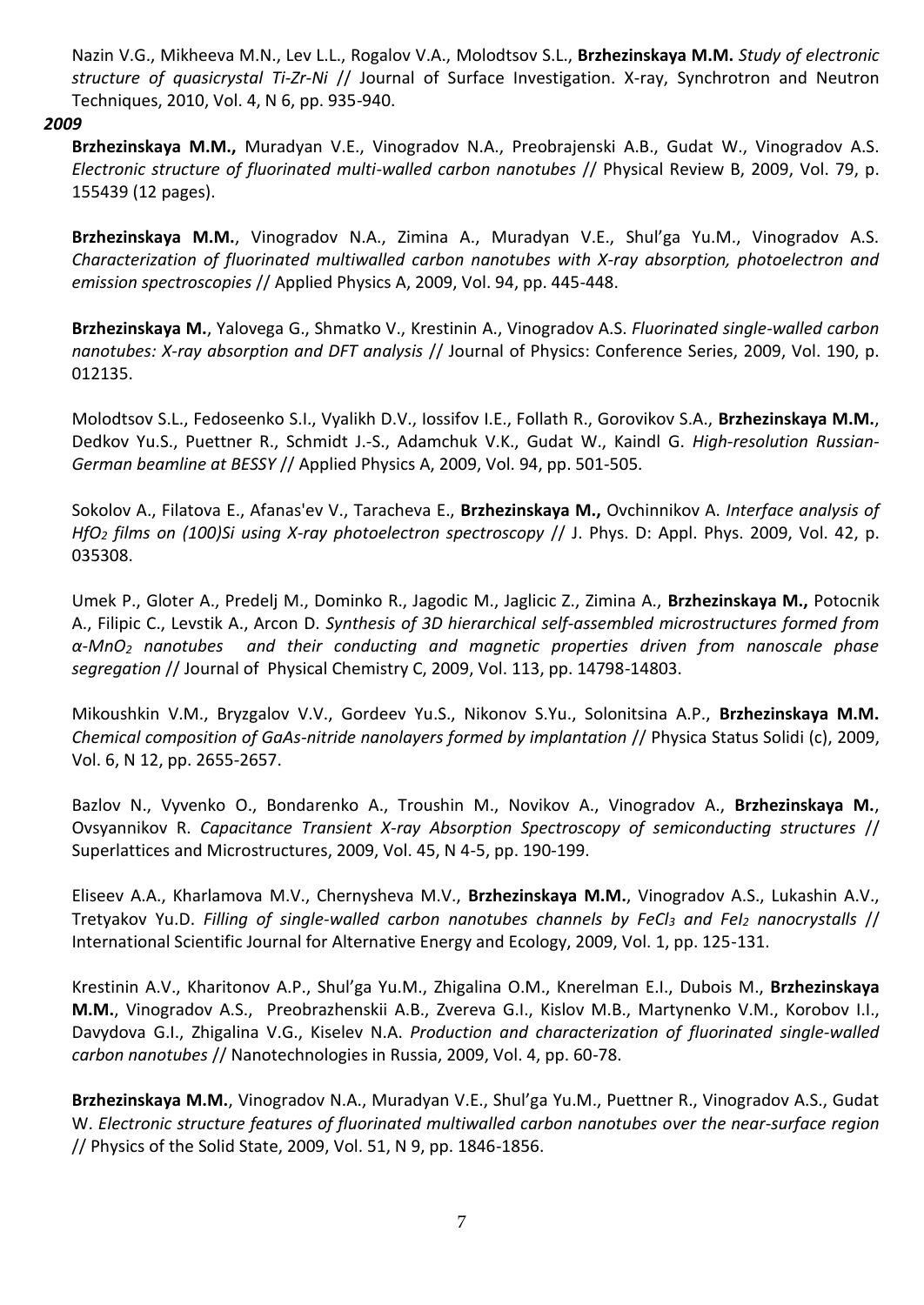Kharlamova M.V., **Brzhezinskaya M.M.,** Vinogradov A.S., Suzdalev I.P., Maksimov Yu. V., Imshennik V.K., Novichikhin S.V., Krestinin A.V., Yashina L.V., Lukashin A.V., Tretyakov Yu.D., Eliseev A.A. *Formation and properties of 1D nanocrystals FeHal<sup>2</sup> (Hal=Cl, Br, I) in the channels of single-walled carbon nanotubes* // Nanotechnologies in Russia, 2009, Vol. 4, No 9-10, pp. 77-87.

#### *2008*

**Brzhezinskaya M.M.**, Vinogradov N.A., Muradyan V.E., Shul'ga Yu.M., Vinogradov A.S. *Electronic structure of fluorinated carbon nanotubes studied by X-ray absorption and photoelectron spectroscopy* // Fullerenes, Nanotubes and Carbon Nanostructures, 2008, Vol. 16, pp. 335-339.

Pozdnyakov A.O., **Brzhezinskaya M.M.**, Vinogradov A.S. *NEXAFS spectra of polymer-nanocarbon composites* // Fullerenes, Nanotubes and Carbon Nanostructures, 2008, Vol. 16, pp. 203-206.

Krasnikov S.A, Sergeeva N.N., **Brzhezinskaya M.M.**, Preobrajenski A.B., Sergeeva Y.N., Vinogradov N.A., Cafolla A.A., Senge M.O., Vinogradov A.S. *An X-ray absorption and photoemission study of the electronic structure of Ni porphyrins and Ni N-confused porphyrin* // Journal of Physics: Condensed Matter, 2008, Vol. 20, pp. 235207-235212.

**Brzhezinskaya M.M.**, Vinogradov N.A., Muradyan V.E., Shul'ga Yu.M., Polyakova N.V., Vinogradov A.S. *Characterization of fluorinated multiwalled carbon nanotubes by X-ray absorption spectroscopy* // Physics of the Solid State, 2008, Vol. 50, pp. 587-594.

Bajtinger E.M., **Brzhezinskaya M.M.**, Vekesser N.A., Shnitov V.V. *About the peculiar properties of plasmon dispersion in graphite* // Proceedings of the Chelyabinsk Scientific Center, 2008, Vol. 1 (39), pp. 36-39.

### *2007*

Krasnikov S.A., Preobrajenski A.B., Sergeeva N.N., **Brzhezinskaya M.M.**, Nesterov M.A., Cafolla A.A., Senge M.O., Vinogradov A.S. *Electronic structure of Ni(II) porphyrins and phthalocyanine studied by soft X-ray absorption spectroscopy* // Chemical Physics, 2007, Vol. 332, pp. 318-324.

Martinez J., Hijazi Y., **Brzhezinskaya M.**, Noel J., Bogozi A., Vlasov Yu., Larkins G. *Design, simulation, and fabrication of a MEMs switched superconducting microstrip hairpin filter* // Physica C, 2007, Vol. 466, 101- 105.

Vargas J.M., Noel J., **Brzhezinskaya M.**, Vlasov Y.A., Larkins G.L. *Design and Fabrication of Two Switch Superconducting Microstrip Hairpin Filters Using Series MEMS Switches* // IEEE Transactions on Applied Superconductivity, 2007, Vol. 17, pp. 898-901.

### *2006*

Larkins G., Vlasov Yu., Hijazi Y., **Brzhezinskaya M.**, *Microwave High T<sup>C</sup> Superconductor MEM Switch-Based Circuits – the Current State-of-the-Art – Design and Performance Considerations* // J. of Superconductivity and Novel Magnetism, 2006, Vol. 19, pp. 599-610.

**Brzhezinskaya M.M.**, Baitinger E.M., Smirnov A.B. *Spectroscopic study of plasmons in ion-irradiated singlewalled carbon nanotubes* // Physics of the Solid State, 2006, Vol. 48, Issue 5, pp. 994-999.

# *2005*

**Brzhezinskaya M.M.**, Baitinger E.M., Shnitov V.V., Smirnov A.B. *Study of the primary stages of defect formation of carbon nanotubes under ion argon irradiation* // Physics of the Solid State, 2005, Vol. 47, pp. 745-750.

**Brzhezinskaya M.**, Martinez J., Hijazi Y., Noel J., Vlasov Yu., Larkins G. *Influence of parameters of fabrication on quality and performance of superconducting MEM switches* // IEEE Transactions on Applied Supeconductivity, 2005, Vol. 15, pp. 1032-1035.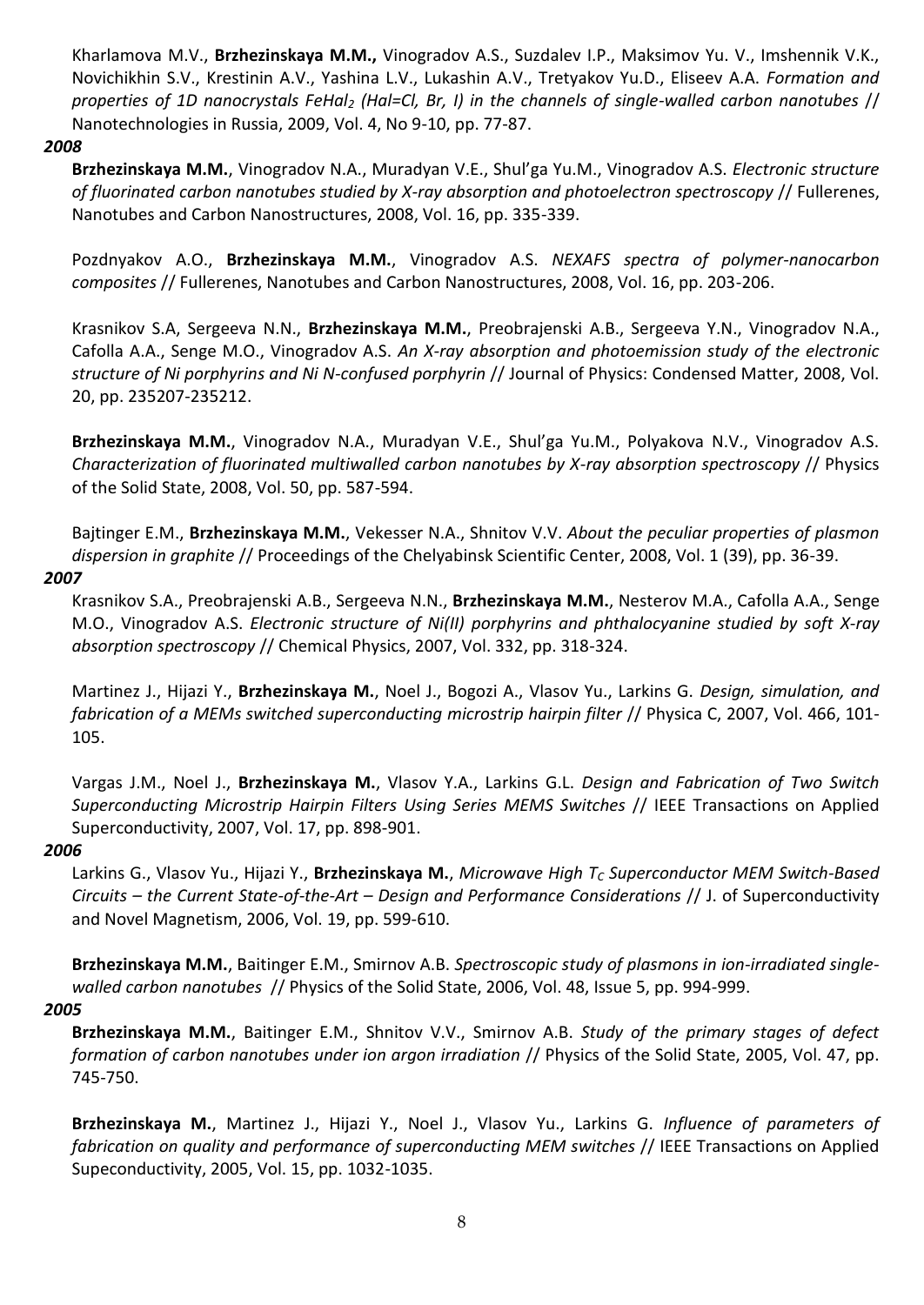Hijazi Y., Bogozi A., **Brzhezinskaya M.**, Martinez J, Noel J., Burke J., Vlasov Yu., Larkins G. *Effect of Temperature on Impedance Behavior of Insulation Layer in a HTS MEMS Switch for RF Applications* // IEEE Transactions on Applied Supeconductivity, 2005, Vol. 15, pp. 952-955.

Bogozi A., Datye A., **Brzhezinskaya M.**, Hijazi Y., Martinez J., Noel J., Wu K., Vlasov Y., Larkins G. *Elastic Modulus Study of Gold Thin Film for Use as an Actuated Membrane in a Superconducting RF MEM Switch* // IEEE Transactions on Applied Supeconductivity, 2005, Vol. 15, pp. 980-983.

Lawrence L.G., Burke J., **Brzhezinskaya M.**, Hijazi Y., Martinez, J. Fairweather D., Vlasov Yu., Larkins G.L. *Multi-tapped Micro-strip "T" Resonator using MEM Switch for Tuning* // IEEE Transactions on Applied Supeconductivity, 2005, Vol. 15, pp. 1036-1039.

#### *2004*

Brzhezinskaya M.M., Baitinger E.M., Shnitov V.V. *r*-plasmons in ion irradiated multiwall carbon nanotubes // Physica B, 2004, Vol. 348, pp. 95-100.

Noel J., Hijazi Y., Martinez J., Vargas J., Vlasov Yu., **Brzhezinskaya M.**, Larkins G. *Design and fabrication of switchable superconducting microstip "T" resonator with a MEMS switch* // Advances in Cryogenic Engineering, 2004, Vol. 50B, pp. 732-739.

Hijazi Y., Bogozi A., **Brzhezinskaya M.**, Martinez J., Noel J., D. Hanna, Lawrence L., Fairweather D., Kennedy R., Stampe P., Vargas J., Vlasov Yu., Larkins G. *Laser ablated and RF sputtered BaTiO<sup>3</sup> thin films for use in superconducting RF MEMS switches* // Advances in Cryogenic Engineering, 2004, Vol. 50B, pp. 747-754.

### *2002*

Baitinger E.M., **Brzhezinskaya M.M.**, Shnitov V.V. *Plasmons in graphite* // Chemical Physics and Mesoscopy, 2002, Vol. 4, pp. 178-187.

### *2000*

**Brzhezinskaya M.M.**, Baitinger E.M., Kormilets V.I. *Band Structure and СКα emission of ultrathin nanotubes* // Journal of Experimental and Theoretical Physics, Vol. 91, 2000, pp. 393-398.

### *1999*

**Brzhezinskaya M.M.**, Baitinger E.M., Kormilets V.I. *Auger and emission spectra of carbon nanotubes //*  Physics of the Solid State, 1999, Vol. 41, pp. 1383-1385.

**Brzhezinskaya M.M.**, Baitinger E.M., Kormilets V.I. *Spectroscopic characteristics of ultrathin carbon nanotubes* // Chemical Physics and Mesoscopy, 1999, pp. 97-107.

# **Reports**

### *2010*

**Brzhezinskaya M.,** Eliseev A., Kharlamova M. *The evolution of the electronic properties for FeHal@SWNT (Hal=I, Br, Cl) during filler decomposition studied by core-level spectroscopies* // MAX-lab Activity Report 2010, MAX-lab, Lund, 2010. pp. 398-399.

#### *2009*

**Brzhezinskaya M.,** Generalov A., Puettner R., Vinogradov A., M. Chernysheva, Eliseev A., Kiselev N., Lukashin A., Tretyakov Yu. *NEXAFS characterization of electronic structure for CuI@SWCNT nanocomposite* // BESSY Annual Reports 2008, 2009, pp. 124-126.

**Brzhezinskaya M.,** Krestinin A., Zvereva G., Kharitonov A., Vinogradov A. *Characterization of fluorinated singlewalled carbon nanotubes with X-ray absorption and photoelectron spectroscopy* // BESSY Annual Reports 2008, 2009, pp. 106-108.

Vinogradov А.S., **Brzhezinskaya M.M.,** Generalov A.V., Klyushin A.Yu., Simonov K.A. *Effect of the partly filled HOMO in CoPc on formation and decay processes of Co 2p3/2 excitations from a comparison with NiPc* // BESSY Annual Reports 2008, 2009, pp. 248-250.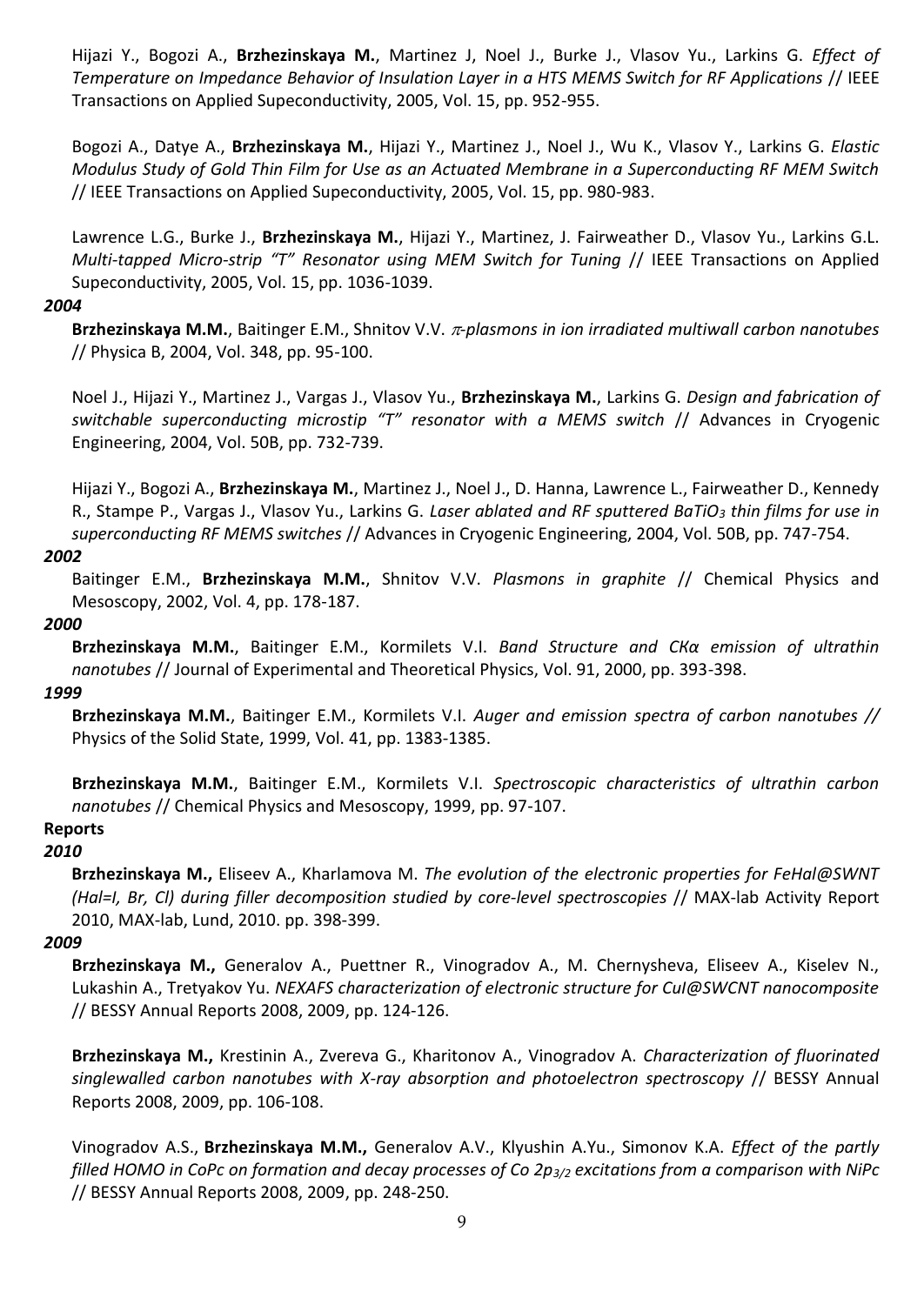Vinogradov А.S., **Brzhezinskaya M.M.,** Generalov A.V., Klyushin A.Yu., Püttner R. *Features of resonant F KLL Auger spectra from titanium trifluoride TiF<sup>3</sup> and fluorinated multi-walled carbon nanotubes F-MWCNTs* // BESSY Annual Reports 2008, 2009, pp. 243-245.

Bozhko S., Bozhko V., **Brzhezinskaya M.,** Dyker G., Ionov A., Yashina L. Electronic structure and bonding in tetrakis-pyridyl porphyrins // BESSY Annual Reports 2008, 2009, pp. 192-194.

Yashina L., Gurevich S., **Brzhezinskaya M.,** Neudachina V., Dobrovolsky Yu., Gerasimova E. Photoemission study of monodispersed Pt nanoparticles deposited onto carbon substrate for PEMFC application // BESSY Annual Reports 2008, 2009, pp. 78-80.

Yashina L., Kirikova M., **Brzhezinskaya M.,** Ivanov A., Savilov S., Neudachina V., Filatov A. Photoemission study of multi-wall carbon nanotubes functionalized by physiologically active substances // BESSY Annual Reports 2008, 2009, pp. 81-83.

Mikoushkin V.M., Bryzgalov V.V., Nikonov S.Yu., Shnitov V.V., Gordeev Yu.S., Boltalina, Gol'dt I.V., **Brzhezinskaya M.M.** Widening the fullerene band gap in fluorination // BESSY Annual Reports 2008, 2009, pp. 224-226.

Filatova E.O., Sokolov A.A., Afanas'ev V.V., Taracheva E.Yu., **Brzhezinskaya M.M.**, Ovchinnikov A.A. X-ray photoelectron spectroscopic analysis of HfO2/Si structure synthesized by ALD and MOCVD methods // BESSY Annual Reports 2008, 2009, pp. 261-263.

#### *2008*

**Brzhezinskaya M.M.**, Vinogradov N.A., Muradyan V.E., Shul'ga Yu.M., Vinogradov A.S. Characterization of fluorinated multiwalled carbon nanotubes with X-ray absorption and photoelectron spectroscopies // BESSY Annual Reports 2007, 2008, pp. 166-168.

Krasnikov S.A., Sergeeva N.N., **Brzhezinskaya M.M.**, Preobrajenski A.B., Sergeeva Y.N., Vinogradov N.A., Cafolla A.A., Senge M.O., Vinogradov A.S. Electronic structure of Ni porphyrins and Ni N-confused porphyrin: X-ray absorption and photoemission study // BESSY Annual Reports 2007, 2008, pp. 158-160.

Bazlov N., Vyvenko O., Bondarenko A., Troushin M., **Brzhezinskaya M.M.** Capacitance Transient and Diode Photocurrent X-ray Absorption Spectroscopy of the layered semiconductor structures // BESSY Annual Reports 2007, 2008, pp. 194-195.

Mikoushkin V.M., Galaktionov M.S., Gordeev Yu.S., Nikonov S.Yu., **Brzhezinskaya M.M.** N<sup>2</sup> – nanobubbles in GaAs // BESSY Annual Reports 2007, 2008, pp. 146-148.

Yashina L.V., Zyubin A.S., Puettner R., Shtanov V.I., Dedyulin S.N., **Brzhezinskaya M.M.**, Neudachina V.S. SXPS and ab initio study of the oxygen adsorption on PbS(001) surface // BESSY Annual Reports 2007, 2008, pp. 92-94.

### *2007*

Krasnikov S.A., Preobrajenski A.B., Sergeeva N.N., **Brzhezinskaya M.M.**, Nesterov M.A., Cafolla A.A., Senge M.O., Vinogradov A.S. *X-ray absorption study of electronic structure of Ni(II) phthalocyanine and porphyrins* // BESSY Annual Report 2006, 2007, pp. 391-393.

Vinogradov A.S., Krasnikov S.A., Preobrajenski A.B., **Brzhezinskaya M.M.**, Fedoseenko S.I., Nikolaeva E.V., Zverev D.A., Molodtsov S.L., Püttner R. *X-ray absorption spectra and resonant Ni 3d, 3p and 3s photoelectron spectra at the Ni 2p absorption edge for nickel phthalocyanine NiPc* // BESSY Annual Report 2006, 2007, pp. 456-458.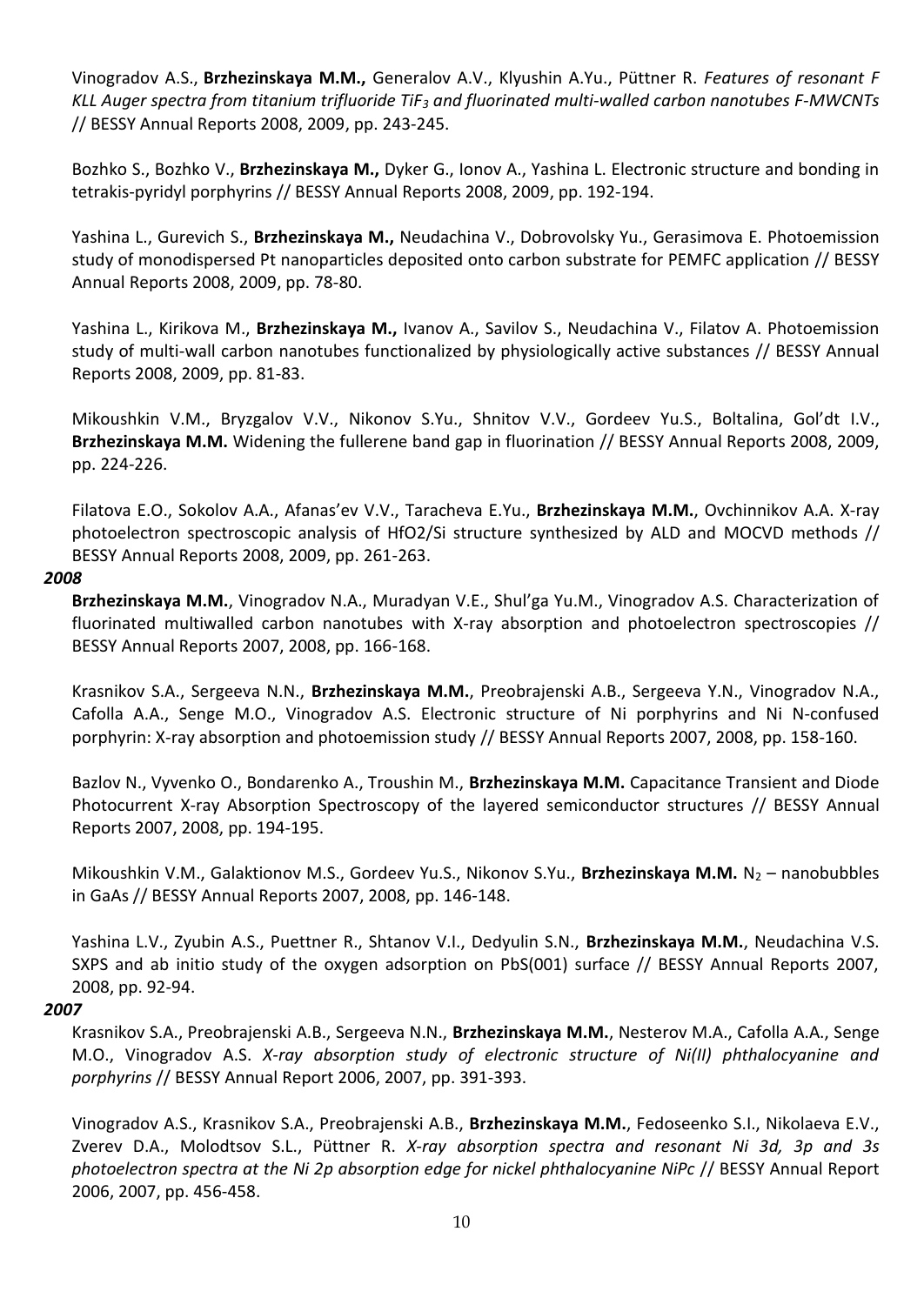# *2006*

Nesterov M.А., Vinogradov А.S., Кrasnikov S.А., Preobrajenski А.B., **Brzhezinskaya M.M.**, Dedkov Yu.S., Моlodtsov S.L., Puettner R., Kaindl G. *Quasi-molecular effects in Cr 2p absorption spectra of the chromium compounds* // BESSY Annual Report 2005, 2006, pp. 164-166.

Pozdnyakov A.O., **Brzhezinskaya M.M.**, Zverev D.A., Baitinger E.M., Vinogradov A.S., Friedrich K. *NEXAFS spectra of polymer-fullerene composites* // BESSY Annual Report 2005, 2006, pp. 308-310.

# *2000*

**Brzhezinskaya M.M.**, Baitinger E.M., Kormilets V.I. *X-ray spectra of graphite and carbon nanotubes* // Reports of Applied Science Conference Devoted to the 40<sup>th</sup>-anniversary of Research Institute of Graphite and Ural Electrode Institute of Russian Academy of Sciences «Modern Problems of Production and Use of Carbon», Chelyabinsk, 2000, pp. 172-173.

# **Conference proceedings**

### *2018*

Proiou E., Vouroutzis N., Katsikini M., Ves S., **Brzhezinskaya M.**, Paloura E.C. *Spectroscopic study of the exoskeleton of the Calappa granulata crab* // Proceedings of XXXIII Panhellenic Conference on Solid State Physics and Materials Science, 17-19 September 2018, Nicosia, Cyprus.

# *2014*

**Brzhezinskaya M.**, Firsov A., Erko A. *Diffractive 3-Dimensional XUV optics at HZB, recent developments* // Proceedings of SPIE: Advances in X-ray/EUV Optics and Components IX, 2014, Vol. 9207, pp. 9207120C-1- 9207120C-6.

Firsov A., **Brzhezinskaya M.**, Firsov A., Svintsov A., Erko A. *Diffractive focusing optics design at Helmholtz-Zentrum Berlin* // Proceedings of SPIE: Advances in X-ray/EUV Optics and Components IX, 2014, Vol. 9207, pp. 920712-1-920712-5.

#### *2013*

**Brzhezinskaya M.**, Firsov A., Holldack K., Kachel T., Mitzner R., Pontius N., Stamm C., Schmidt J., Foehlisch A., Erko A. *A novel monochromator for ultrashort soft x-ray pulses* // Proceedings of SPIE: Damage to VUV, EUV, and X-ray Optics IV; and EUV and X-ray Optics: Synergy between Laboratory and Space III, 2013, Vol. 8777, pp. 8777-55 (8777-1J).

Firsov A., **Brzhezinskaya M.**, Loechel H., Siewert F., Erko A. *The impact of novel 3D diffraction optics development* // Proceedings of SPIE: Damage to VUV, EUV, and X-ray Optics IV; and EUV and X-ray Optics: Synergy between Laboratory and Space III, 2013, Vol. 8777, pp. 8777-38 (8777-13).

### *2005*

**Brzhezinskaya M.M.**, Baitinger E.M., Shnitov V.V., Smirnov A.B. *Integrated study of ion irradiated singlewall and multiwall carbon nanotubes by spectroscopic methods* // AIP Conference Proceedings, 2005, Vol. 786. pp. 170-173.

### *2004*

**Brzhezinskaya M.M.**, Baitinger E.M., Shnitov V.V., Smirnov A.B. *Determination of ion irradiation influence on -plasmon properties of carbon nanotubes* // Proceedings of the 2004 MRS Spring Meeting, San Francisco, 2004, Vol. 821.

### *2003*

**Brzhezinskaya M.M.**, Baitinger E.M., Shnitov V.V. *Destruction of multiwall carbon nanotubes structure under the influence of ion irradiation* // Proceedings of the 2003 MRS Fall Meeting, Boston, 2003, Vol. 792, pp. 371-374.

Voinkova I.V., Vekesser N.A., Pesin L.A., **Brzhezinskaya M.M.**, Gribov I.V., Moskvina N.A., Kuznetsov V.L. *The influence of ion irradiation on the shape of core-level photoelectron spectra of carbon nanotubes* //